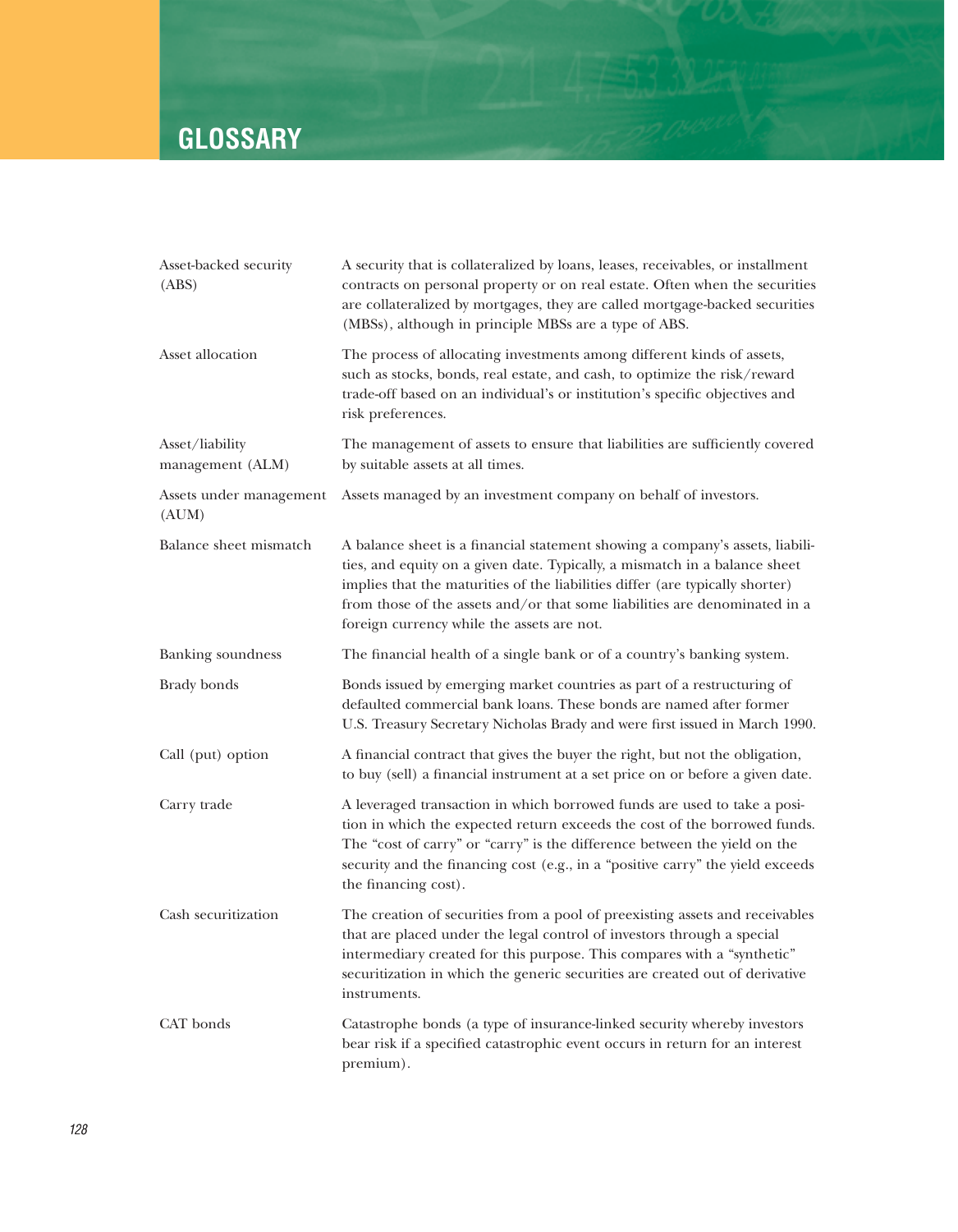| Collateralized debt<br>obligations (CDOs) | A structured credit security backed by the performance of a portfolio of<br>securities, loans, or credit default swaps, and in which securitized interests<br>in the portfolio's performance are divided into tranches with differing<br>repayment and interest earning streams. In the event of nonpayment or<br>default, the higher-risk "equity" tranche absorbs the first loss from any-<br>where in the portfolio, up to a limit. After the equity tranche has been<br>exhausted, the next least-secured tranche then absorbs the additional<br>principal loss, and so on. When the tranches are backed by credit default<br>swaps, the structure is called a "synthetic" CDO. |
|-------------------------------------------|-------------------------------------------------------------------------------------------------------------------------------------------------------------------------------------------------------------------------------------------------------------------------------------------------------------------------------------------------------------------------------------------------------------------------------------------------------------------------------------------------------------------------------------------------------------------------------------------------------------------------------------------------------------------------------------|
| Corporate governance                      | The governing relationships between all the stakeholders in a company-<br>including the shareholders, directors, and management-as defined by<br>the corporate charter, bylaws, formal policy, and rule of law.                                                                                                                                                                                                                                                                                                                                                                                                                                                                     |
| Credit default swaps (CDS)                | Default-triggered credit derivatives. Most CDS default settlements are<br>"physical," whereby the protection seller buys a defaulted reference<br>asset from the protection buyer at its face value. "Cash" settlement<br>involves a net payment to the protection buyer equal to the difference<br>between the reference asset face value and the price of the defaulted<br>asset.                                                                                                                                                                                                                                                                                                 |
| Credit derivatives                        | A financial contract under which an agent buys or sells risk protection<br>against the credit risk associated with a specific reference entity (or spe-<br>cific entities). For a periodic fee, the protection seller agrees to make<br>a contingent payment to the buyer on the occurrence of a credit event<br>(default in the case of a credit default swap).                                                                                                                                                                                                                                                                                                                    |
| Credit risk                               | The potential for losses on fixed-income investments and derivative con-<br>tracts, caused by issue and counterparty defaults, and market value losses<br>related to credit quality deterioration.                                                                                                                                                                                                                                                                                                                                                                                                                                                                                  |
| Credit spreads                            | The spread between benchmark securities and other debt securities that<br>are comparable in all respects except for credit quality (e.g., the dif-<br>ference between yields on U.S. Treasuries and those on single A-rated<br>corporate bonds of a certain term to maturity). Sometimes simply referred<br>to as "spread."                                                                                                                                                                                                                                                                                                                                                         |
| Defined-benefit plan                      | Pension plan in which benefits are determined by such factors as salary<br>history and duration of employment. The sponsor company is responsible<br>for the investment risk and portfolio management.                                                                                                                                                                                                                                                                                                                                                                                                                                                                              |
| Defined-contribution plan                 | Pension plan in which benefits are determined by returns on the plan's<br>investments. Beneficiaries bear the investment risk.                                                                                                                                                                                                                                                                                                                                                                                                                                                                                                                                                      |
| Derivatives                               | Financial contracts whose value derives from underlying securities prices,<br>interest rates, foreign exchange rates, commodity prices, and market or<br>other indices.                                                                                                                                                                                                                                                                                                                                                                                                                                                                                                             |
| Distance to default (DD)                  | The number of standard deviations of the value of a firm's assets from<br>its default threshold, which is a function of the value of its liabilities. A<br>higher distance to default is associated with a lower default probability,                                                                                                                                                                                                                                                                                                                                                                                                                                               |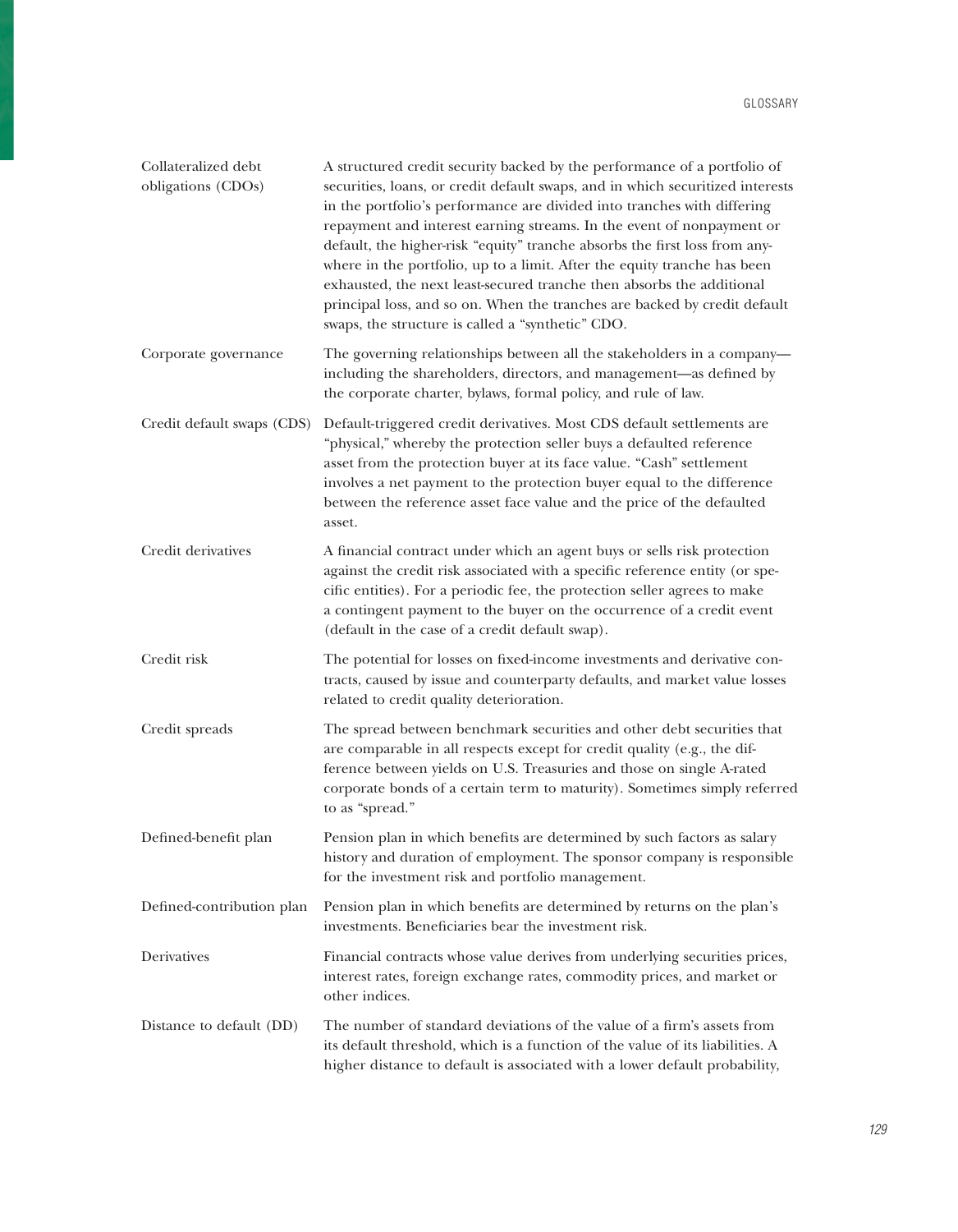|                                    | in which default is assumed to occur when the market value of the firm's<br>assets becomes lower than the default threshold.                                                                                                                                                                                                                                                                                                    |
|------------------------------------|---------------------------------------------------------------------------------------------------------------------------------------------------------------------------------------------------------------------------------------------------------------------------------------------------------------------------------------------------------------------------------------------------------------------------------|
| Dollarization                      | The widespread domestic use of another country's currency (typically the<br>U.S. dollar) to perform the standard functions of money—that of a unit of<br>account, medium of exchange, and store of value.                                                                                                                                                                                                                       |
| <b>EBITDA</b>                      | Earnings before interest, taxes, depreciation, and amortization.                                                                                                                                                                                                                                                                                                                                                                |
| <b>EMBI</b>                        | The JPMorgan Emerging Market Bond Index, which tracks the total<br>returns for traded external debt instruments in emerging markets.                                                                                                                                                                                                                                                                                            |
| Emerging markets (EMs)             | Developing countries' financial markets that are less than fully developed,<br>but are nonetheless broadly accessible to foreign investors.                                                                                                                                                                                                                                                                                     |
| Extreme value theory<br>(EVT)      | A theory focusing on co-movements between extreme events<br>("co-exceedances")—specifically in this context, the co-movement of<br>extreme negative (left-tail) realizations of measures of banks' soundness.                                                                                                                                                                                                                   |
| Foreign bank affiliate             | A branch, subsidiary, or joint venture of a foreign bank, whose head office<br>is located abroad.                                                                                                                                                                                                                                                                                                                               |
| Foreign bank claim                 | Foreign bank on-balance sheet financial assets including deposits and bal-<br>ances with domestic banks, loans, and advances to domestic nonbanks,<br>and holdings of domestic debt securities.                                                                                                                                                                                                                                 |
| Foreign direct investment<br>(FDI) | The acquisition abroad (i.e., outside the home country) of physical assets,<br>such as plant and equipment, or of a controlling stake in a company (usu-<br>ally greater than 10 percent of shareholdings).                                                                                                                                                                                                                     |
| Forward price-earnings<br>ratio    | The multiple of future expected earnings at which a stock sells. It is<br>calculated by dividing the current stock price (adjusted for stock splits) by<br>the estimated earnings per share for a future period (typically the next 12<br>months).                                                                                                                                                                              |
| Funded pension plan                | Pension plan that has accumulated dedicated assets to pay for the pension<br>benefits.                                                                                                                                                                                                                                                                                                                                          |
| Hedge funds                        | Investment pools, typically organized as private partnerships and often<br>resident offshore for tax and regulatory purposes. These funds face few<br>restrictions on their portfolios and transactions. Consequently, they are<br>free to use a variety of investment techniques—including short positions,<br>transactions in derivatives, and leverage-to raise returns and cushion risk.                                    |
| Hedging                            | Offsetting an existing risk exposure by taking an opposite position in the<br>same or a similar risk, for example, by buying derivatives contracts.                                                                                                                                                                                                                                                                             |
| Herfindahl index                   | A measure of concentration—usually the sum of the squares of the market<br>shares of firms in a particular industry. In this context, it is used to mea-<br>sure the degree of cross-border diversification of a bank. Calculated for<br>each bank as the sum of the squared shares of its assets or revenues across<br>the countries under consideration: the lower the index, the more cross-<br>border diversified the bank. |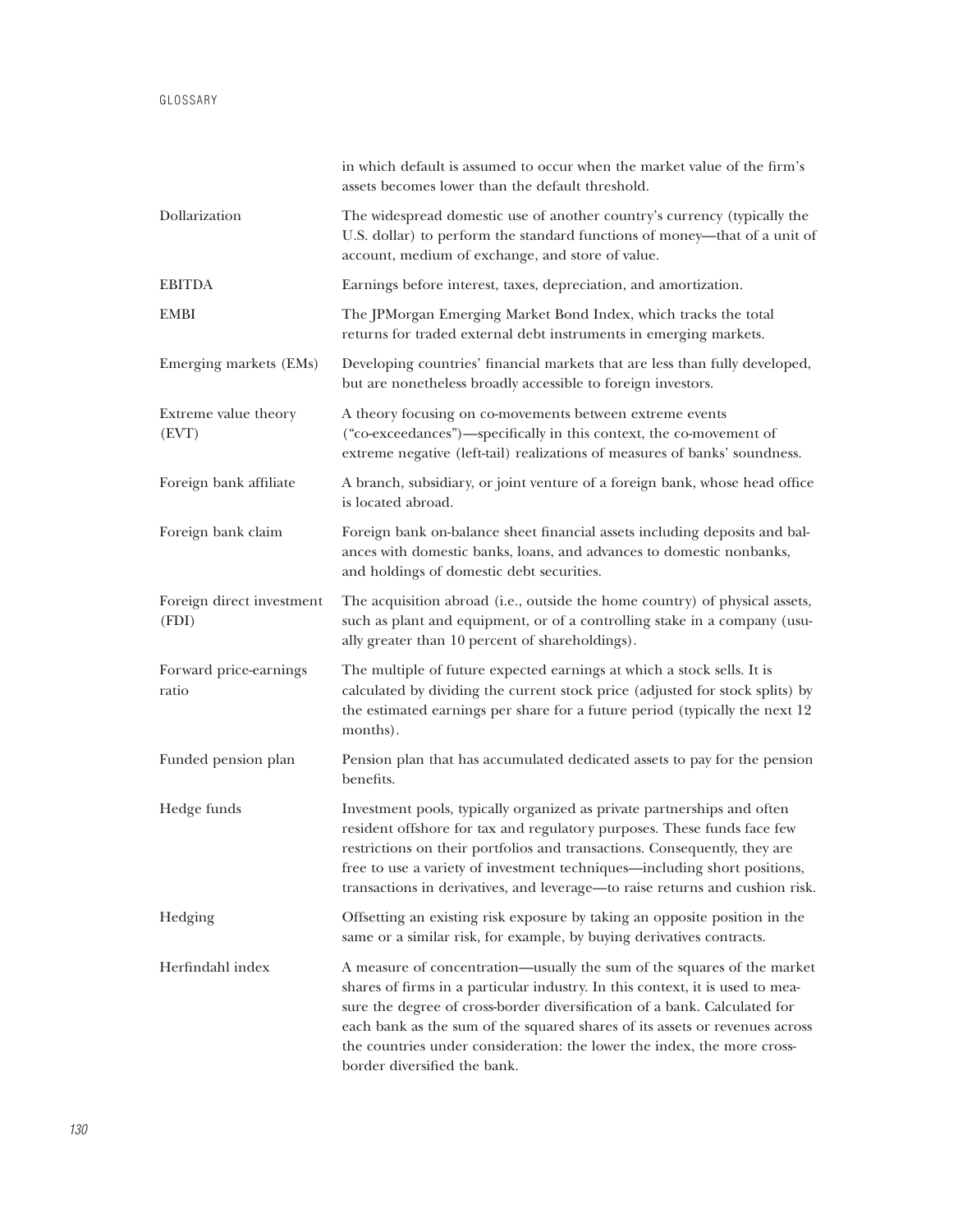| Home-equity loan/<br>home-equity line of credit<br>(HEL/HELOC) | Loans or lines of credit drawn against the equity in a home, calculated as<br>the current market value less the value of the first mortgage. When<br>originating a HEL or HELOC, the lending institution generally secures a<br>second lien on the home, i.e., a claim that is subordinate to the first mort-<br>gage (if it exists).                                                                                                                                                                                                                                                                                                                                                                                                                                                                                                                   |
|----------------------------------------------------------------|---------------------------------------------------------------------------------------------------------------------------------------------------------------------------------------------------------------------------------------------------------------------------------------------------------------------------------------------------------------------------------------------------------------------------------------------------------------------------------------------------------------------------------------------------------------------------------------------------------------------------------------------------------------------------------------------------------------------------------------------------------------------------------------------------------------------------------------------------------|
| Implied volatility                                             | The expected volatility of a security's price as implied by the price of<br>options or swaptions (options to enter into swaps) traded on that security.<br>Implied volatility is computed as the expected standard deviation that must<br>be imputed to investors to satisfy risk neutral arbitrage conditions, and is<br>calculated with the use of an options pricing model such as Black-Scholes.<br>A rise in implied volatility suggests the market is willing to pay more to<br>insure against the risk of higher volatility, and hence implied volatility is<br>sometimes used as a measure of risk appetite (with higher risk appetite<br>being associated with lower implied volatility). One of the most widely<br>quoted measures of implied volatility is the VIX, an index of implied vola-<br>tility on the S&P 500 index of U.S. stocks. |
| Interest rate swaps                                            | An agreement between counterparties to exchange periodic interest<br>payments on some predetermined dollar principal, which is called the<br>notional principal amount. For example, one party will make fixed-rate<br>and receive variable-rate interest payments.                                                                                                                                                                                                                                                                                                                                                                                                                                                                                                                                                                                     |
| Institutional investor                                         | A bank, insurance company, pension fund, mutual fund, hedge fund,<br>mutual fund, brokerage, or other financial group that takes large invest-<br>ments from clients or invests on its own behalf.                                                                                                                                                                                                                                                                                                                                                                                                                                                                                                                                                                                                                                                      |
| Intermediation                                                 | The process of transferring funds from the ultimate source to the ultimate<br>user. A financial institution, such as a bank, intermediates credit when it<br>obtains money from depositors or other lenders and on-lends it to borrowers.                                                                                                                                                                                                                                                                                                                                                                                                                                                                                                                                                                                                               |
| Investment-grade<br>obligation                                 | A bond or loan is considered investment grade if it is assigned a credit<br>rating in the top four categories. S&P and Fitch classify investment-grade<br>obligations as BBB- or higher, and Moody's classifies investment-grade<br>bonds as Baa3 or higher.                                                                                                                                                                                                                                                                                                                                                                                                                                                                                                                                                                                            |
| Large complex financial<br>institution (LCFI)                  | A major financial institution frequently operating in multiple sectors and<br>often with an international scope.                                                                                                                                                                                                                                                                                                                                                                                                                                                                                                                                                                                                                                                                                                                                        |
| Leverage                                                       | The proportion of debt to equity. Leverage can be built up by borrowing<br>(on-balance-sheet leverage, commonly measured by debt-to-equity ratios)<br>or by using off-balance-sheet transactions.                                                                                                                                                                                                                                                                                                                                                                                                                                                                                                                                                                                                                                                       |
| Leveraged buyout (LBO)                                         | Acquisition of a company using a significant level of borrowing (through<br>bonds or loans) to meet the cost of acquisition. Usually, the assets of the<br>company being acquired are used as collateral for the loans.                                                                                                                                                                                                                                                                                                                                                                                                                                                                                                                                                                                                                                 |
| Leveraged loans                                                | Bank loans that are rated below investment grade (BB+ and lower by S&P<br>or Fitch, and Baal and lower by Moody's) to firms with a sizable debt-to-<br>EBITDA ratio, or trade at wide spreads over LIBOR (e.g., more than 150<br>basis points).                                                                                                                                                                                                                                                                                                                                                                                                                                                                                                                                                                                                         |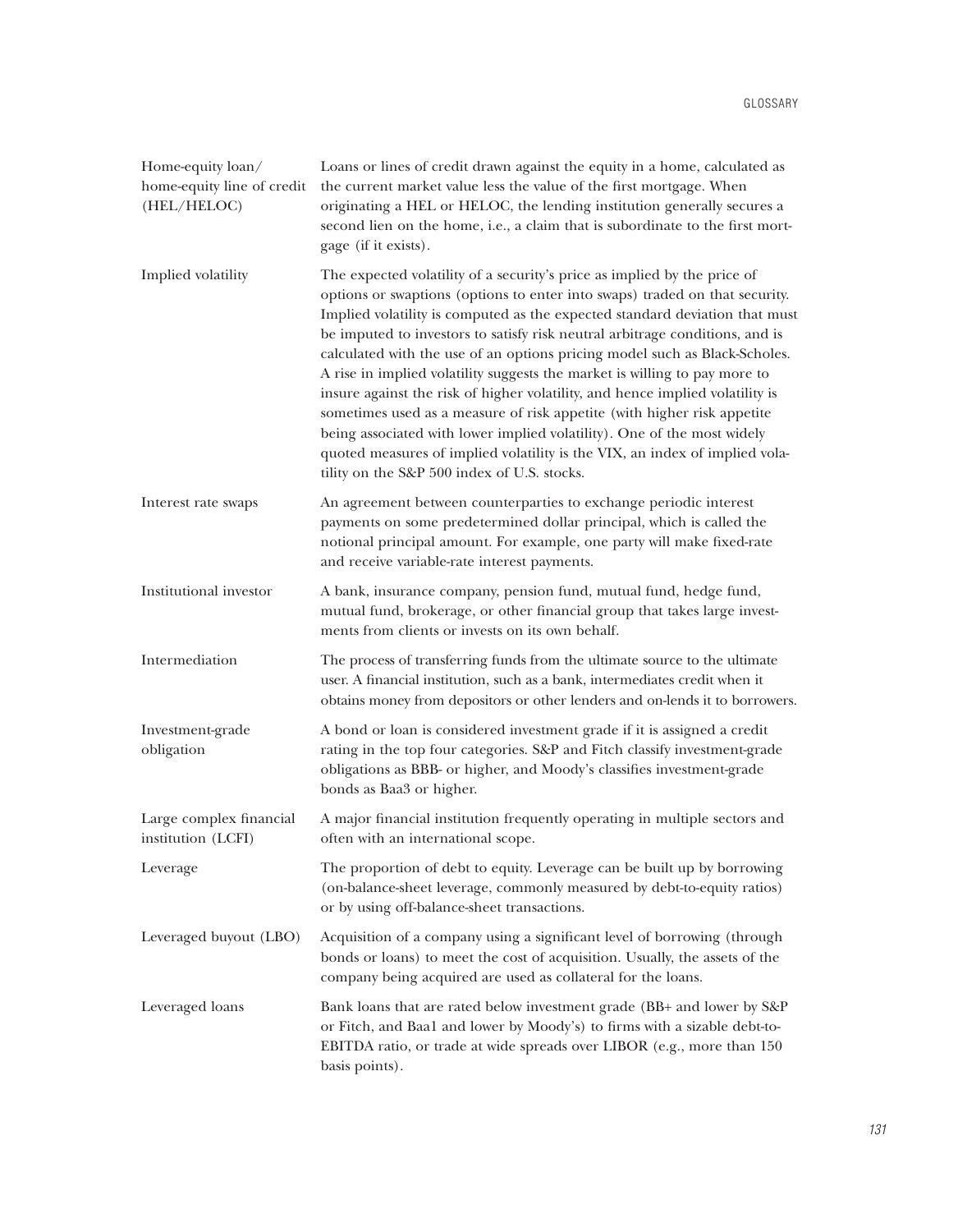GLOSSARY

| Mark-to-market                    | The valuation of a position or portfolio by reference to the most recent<br>price at which a financial instrument can be bought or sold in normal vol-<br>umes. The mark-to-market value might equal the current market value-as<br>opposed to historical accounting or book value-or the present value of<br>expected future cash flows. |
|-----------------------------------|-------------------------------------------------------------------------------------------------------------------------------------------------------------------------------------------------------------------------------------------------------------------------------------------------------------------------------------------|
| Mezzanine capital                 | Unsecured, high-yield, subordinated debt, or preferred stock that repre-<br>sents a claim on a company's assets that is senior only to that of a compa-<br>ny's shareholders.                                                                                                                                                             |
| Mortgage-backed security<br>(MBS) | A security that is collateralized by mortgages. MBSs can be backed by<br>residential mortgages (RMBS) or mortgages on commercial properties<br>$(CMBS)$ .                                                                                                                                                                                 |
| Mutual fund                       | An investment company that pools money from shareholders and invests<br>it in a group of assets, in accordance with a stated set of objectives. Open-<br>ended mutual funds sell and redeem shares at any time directly to share-<br>holders. Closed-end funds generally sell a fixed number of shares, which<br>trade on an exchange.    |
| Nonperforming loans               | Loans that are in default or close to being in default (i.e., typically past<br>due for 90 days or more).                                                                                                                                                                                                                                 |
| Occupational pension<br>scheme    | Pension plan set up and managed by a sponsor company for the benefit of<br>its employees.                                                                                                                                                                                                                                                 |
| Offshore instruments              | Securities issued outside of national boundaries.                                                                                                                                                                                                                                                                                         |
| (Pair-wise) correlations          | A statistical measure of the degree to which the movements of two vari-<br>ables (e.g., asset returns) are related.                                                                                                                                                                                                                       |
| Primary market                    | The market in which a newly issued security is first offered/sold to<br>investors.                                                                                                                                                                                                                                                        |
| Private equity                    | Shares in companies that are not listed on a public stock exchange.                                                                                                                                                                                                                                                                       |
| Private equity funds              | Pools of capital invested by private equity partnerships. Investments<br>can include leveraged buyouts, as well as mezzanine and venture capi-<br>tal. In addition to the sponsoring private equity firm, other qualified<br>investors can include pension funds, financial institutions, and wealthy<br>individuals.                     |
| Private pension plan              | Pension plan in which a private entity receives pension contributions and<br>administers the payment of pension benefits.                                                                                                                                                                                                                 |
| Put (call) option                 | A financial contract that gives the buyer the right, but not the obligation,<br>to sell (buy) a financial instrument at a set price on or before a given<br>date.                                                                                                                                                                         |
| Rate of return on equity<br>(ROE) | Annual return as a percentage of equity capital.                                                                                                                                                                                                                                                                                          |
| Reinsurance                       | Insurance risk placed by an underwriter with another insurance company<br>to reduce the level of the risk assumed under the original contract.                                                                                                                                                                                            |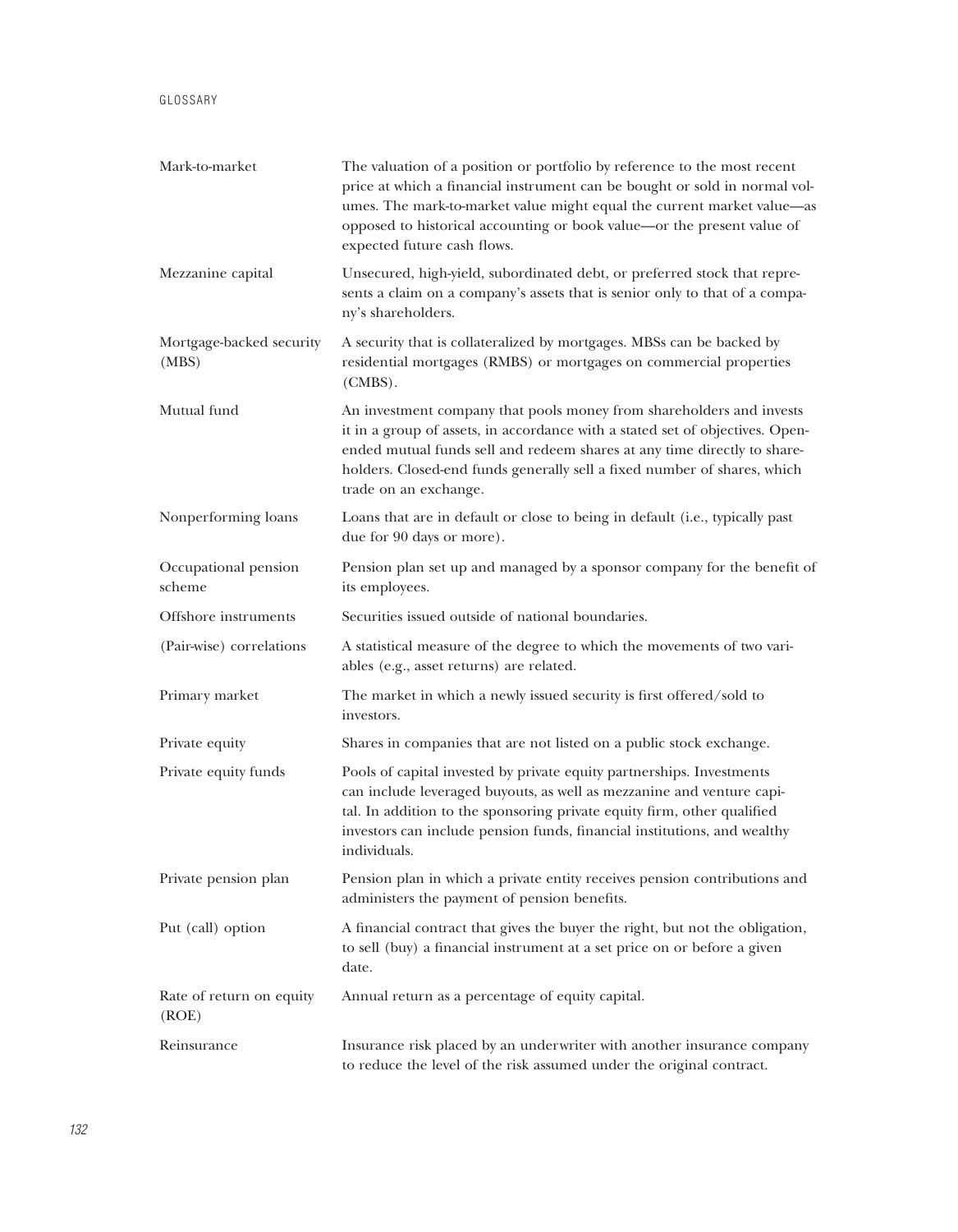| Risk aversion                     | The degree to which an investor who, when faced with two investments<br>with the same expected return but different risk, prefers the one with the<br>lower risk. That is, it measures an investor's aversion to uncertain out-<br>comes or payoffs.                                                                                                                                                   |
|-----------------------------------|--------------------------------------------------------------------------------------------------------------------------------------------------------------------------------------------------------------------------------------------------------------------------------------------------------------------------------------------------------------------------------------------------------|
| Risk premium                      | The extra expected return on an asset that investors demand in exchange<br>for accepting the risk associated with the asset.                                                                                                                                                                                                                                                                           |
| Sarbanes-Oxley Act<br>of 2002     | An act passed by the U.S. Congress that established new or enhanced<br>standards for U.S. public company boards, management, and public<br>accounting firms. The act covers such issues as auditor independence,<br>corporate governance, and enhanced financial disclosure, and is geared<br>toward protecting investors from the possibility of fraudulent accounting<br>activities by corporations. |
| Secondary markets                 | Markets in which securities are traded after they are initially offered/sold<br>in the primary market.                                                                                                                                                                                                                                                                                                 |
| Securitization                    | The creation of securities from a pool of preexisting assets and receivables<br>that are placed under the legal control of investors through a special<br>intermediary created for this purpose—a "special purpose vehicle" (SPV)<br>or "special purpose entity" (SPE). With a "synthetic" securitization the<br>securities are created out of a portfolio of derivative instruments.                  |
| Spread                            | See "credit spreads" (the word credit is sometimes omitted). Other defini-<br>tions include (1) the gap between bid and ask prices of a financial instru-<br>ment; and (2) the difference between the price at which an underwriter<br>buys an issue from the issuer and the price at which the underwriter sells<br>it to the public.                                                                 |
| Subinvestment-grade<br>obligation | An obligation rated below investment grade, sometimes referred to as<br>"high-yield" or "junk."                                                                                                                                                                                                                                                                                                        |
| Subprime mortgages                | Mortgages to borrowers with impaired or limited credit histories, and who<br>typically have low credit scores.                                                                                                                                                                                                                                                                                         |
| Swaps                             | An agreement between counterparties to exchange periodic interest<br>payments based on different references on a predetermined notional<br>amount. For example, in an interest rate swap, one party will make fixed-<br>rate and receive variable-rate interest payments.                                                                                                                              |
| Syndicated loans                  | Large loans made jointly by a group of banks to one borrower. Usually,<br>one lead bank takes a small percentage of the loan and partitions (syndi-<br>cates) the rest to other banks.                                                                                                                                                                                                                 |
| Tail event                        | The occurrence of large or extreme security price movements that, in<br>terms of their probability of occurring, lie within the tail region of the dis-<br>tribution of possible price movements.                                                                                                                                                                                                      |
| Tobin's $q$                       | The ratio of the market value of a firm's assets to their replacement value.                                                                                                                                                                                                                                                                                                                           |
| <b>Trustee</b>                    | Private entity (person or organization) with a duty to receive, manage, and<br>disburse the assets of a financial plan.                                                                                                                                                                                                                                                                                |